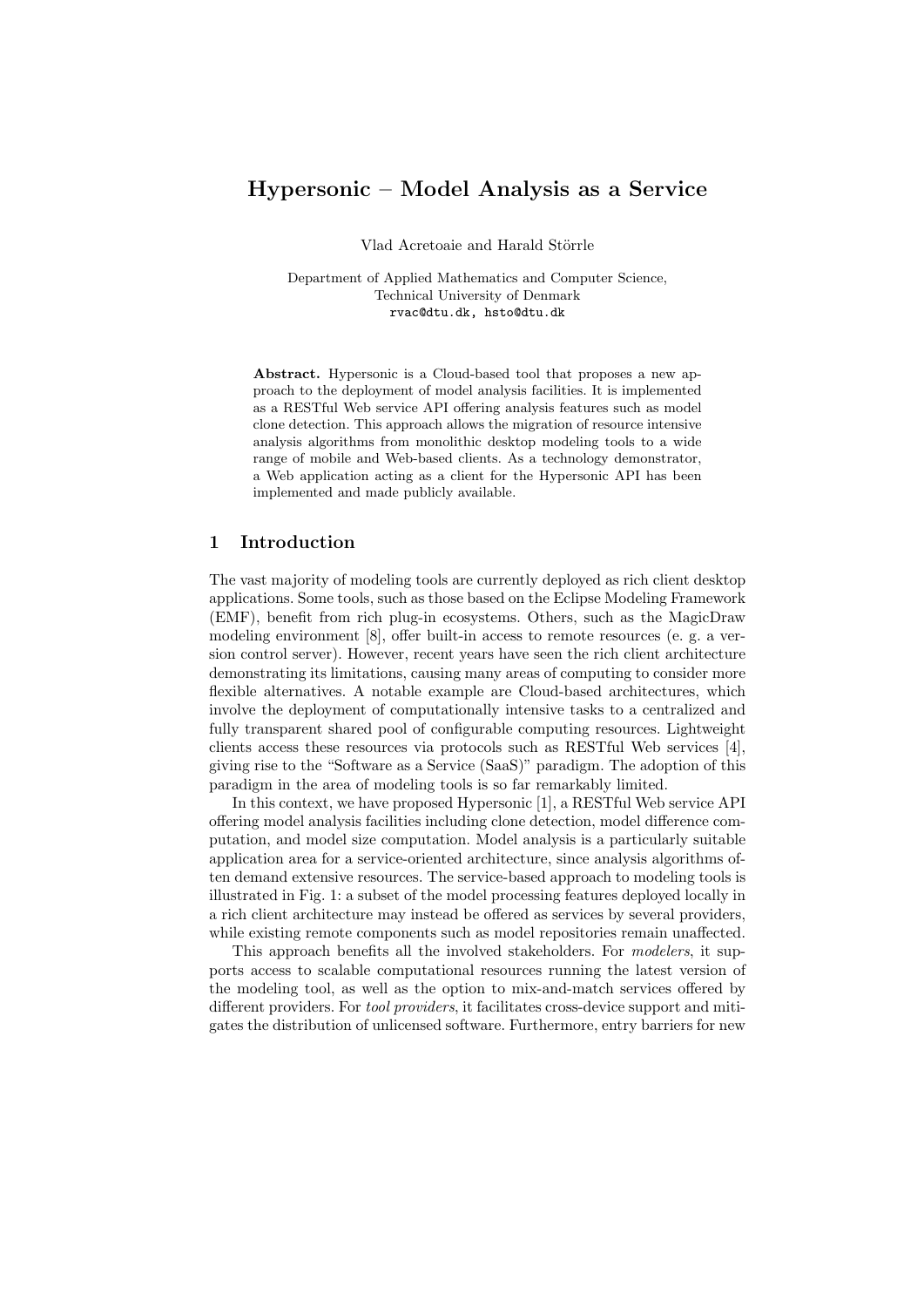providers are lowered. For IT administrators, a service-based architecture brings a reduction in installation and maintenance workloads. Finally, the Model-Based Software Development (MBSD) community can expect improved standards compliance and an accelerated knowledge transfer between research and industry.

The comparatively few drawbacks of a service-based approach are caused by its distributed nature. Uploading large models may create a performance bottleneck, while new security and privacy aspects come into play. Nevertheless, these drawbacks are common to most Software as a Service (SaaS) solutions, and have not undermined this architecture style's acceptance.



Fig. 1. Modeling tool architectures: rich client (left); Hypersonic (right)

# 2 Hypersonic

#### 2.1 The Hypersonic API

The architecture of the Hypersonic API is presented in Fig. 2. Following the REST architectural style, it exposes resources for clients to interact with via HTTP requests. The API currently supports MagicDraw UML models (support for EMF and Simulink [12] models is also planned). API response messages contain the analysis results encoded as JSON [5] documents.

The Hypersonic API is implemented as a wrapper around the MACH model analysis engine [11], though from a conceptual standpoint any other model analysis engine may be used. The RESTful API component handles HTTP interactions with clients, delegating processing tasks to the MACH engine. All uploaded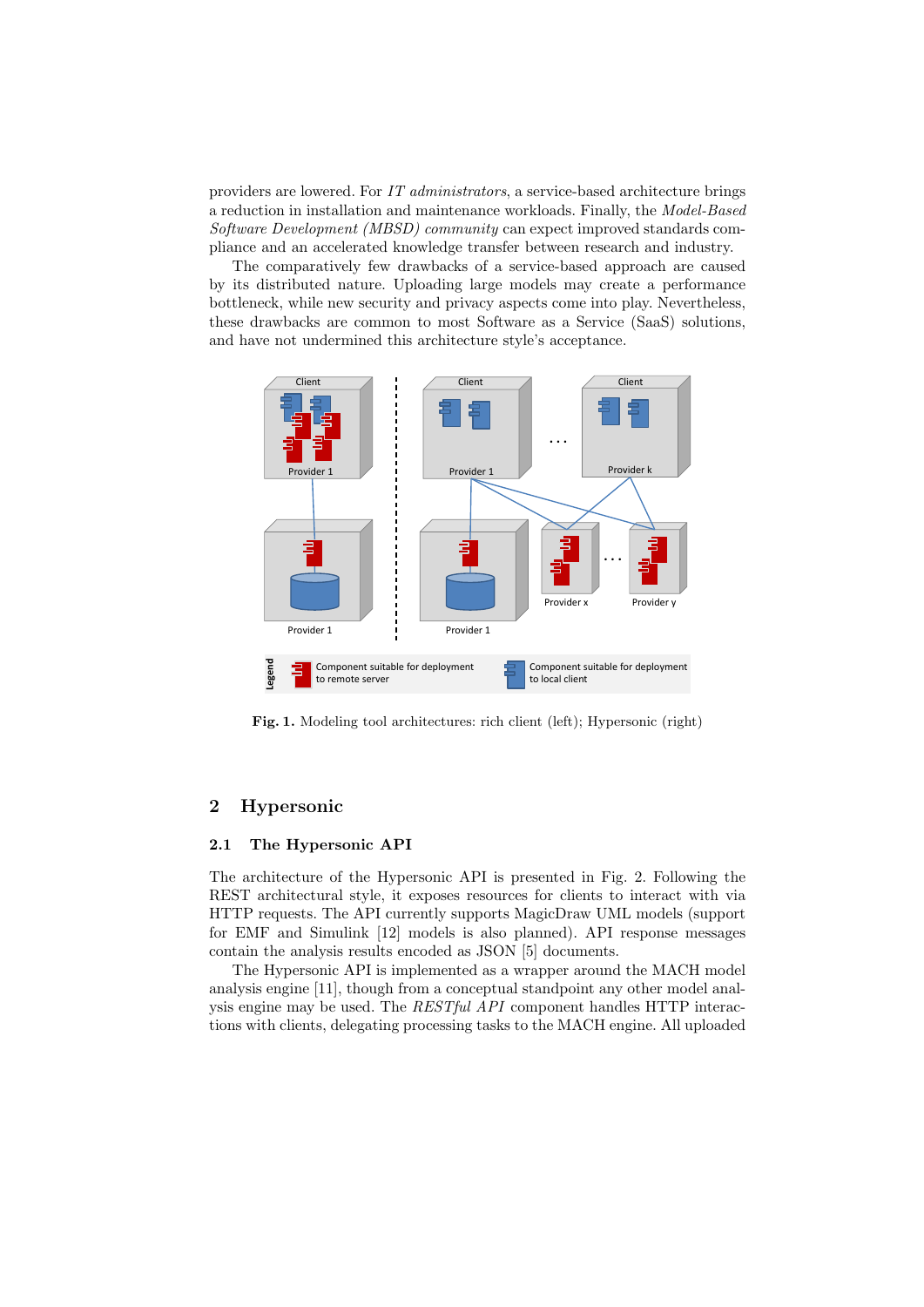

Fig. 2. Architecture of the Hypersonic API

models pass though the XMI2PL component, which performs a format translation from the MDXML format to the Prolog-based file format described in [10]. Once translated, models are stored in a dedicated warehouse. The MACH component supports operations such as clone detection, model differencing, model size computation, and basic model querying [11]. These operations can be applied to models stored in the warehouse. Analysis results are encoded by the RESTful API component as JSON documents to be consumed by the API client.

All processing components are executed inside a single instance of the SWI-Prolog [13] runtime. The compact representation of models as fact databases facilitates the effective in-memory processing of large models. Since some analysis operations (e. g. model size computation) are embarrassingly parallel, splitting very large models into several fact databases and executing several SWI-Prolog instances in parallel is possible, though currently not supported.

### 2.2 A Web-based API Client

As a technology demonstrator, a simple, mobile device friendly Web application acting as a client for the Hypersonic  $API<sup>1</sup>$  has been implemented. The application, written entirely in client-side JavaScript, currently supports uploading a local model to the Hypersonic model warehouse and requesting a clone detection report, which it subsequently displays in tabular form. The sample API client exemplifies our vision for Web service driven modeling tools: using Web 2.0 technologies and standards (REST, JavaScript, JSON) to enable advanced model analysis operations to be performed outside the constraints of the desktop and of traditional modeling environments.

<sup>&</sup>lt;sup>1</sup> The application is available at  $http://www.compute.dtu.dk/~rvac/hypersonic.$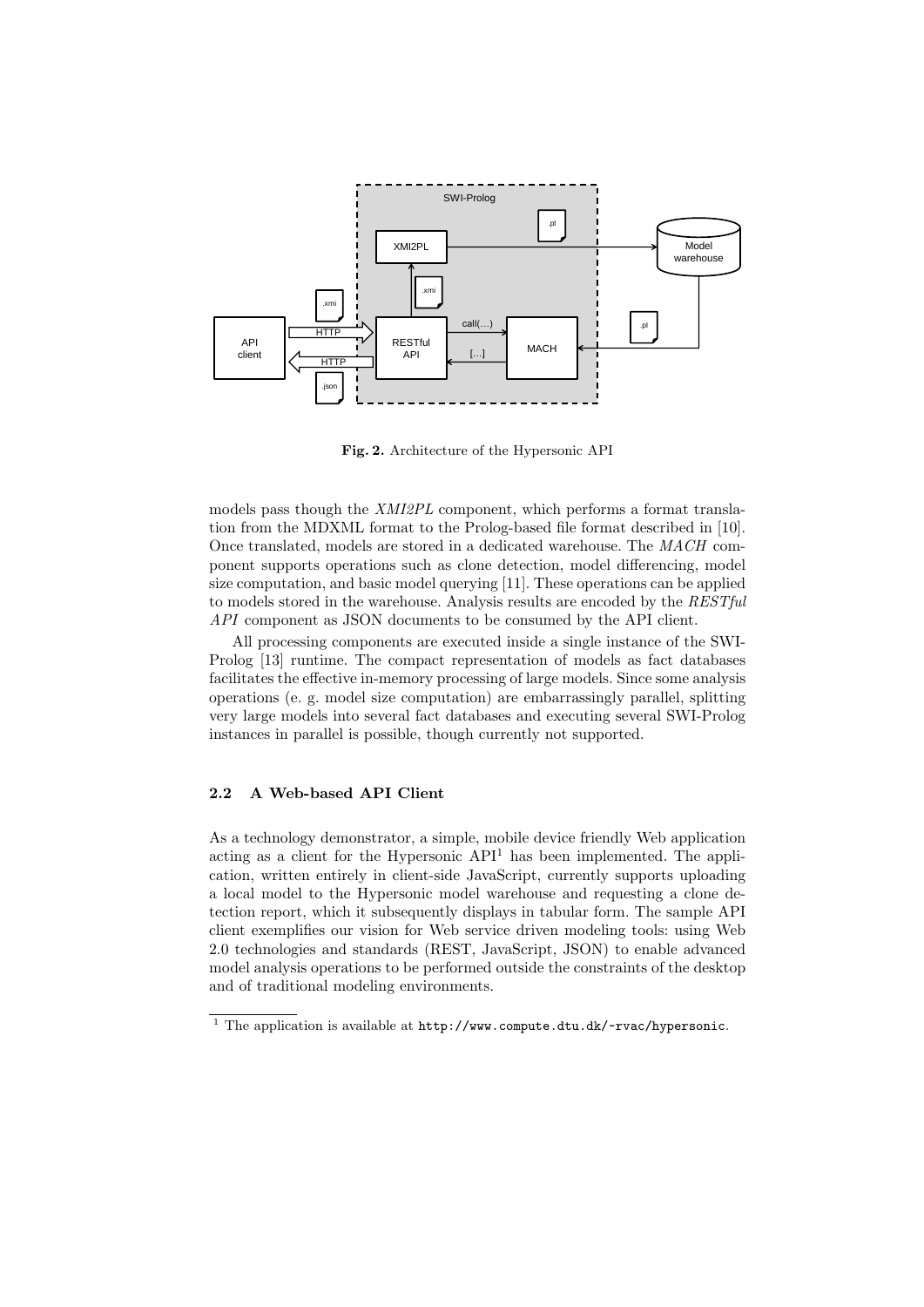| <b>EE</b> Hypersonic API client<br>÷      |                                                                  |                         |                 |           |                      |                 |           |                                |          |  | <b>CONSTRUCTION</b><br>$\mathbf{x}$ |          |  |
|-------------------------------------------|------------------------------------------------------------------|-------------------------|-----------------|-----------|----------------------|-----------------|-----------|--------------------------------|----------|--|-------------------------------------|----------|--|
| S                                         | Www2.compute.dtu.dk/~rvac/hypersonic/                            |                         |                 |           |                      |                 |           | $\star$ v Ixquick HTTPS        | $\rho$ . |  | ☆ 自                                 | $\equiv$ |  |
|                                           | Hypersonic                                                       | Clone detection         | About           |           |                      |                 |           |                                |          |  |                                     |          |  |
|                                           |                                                                  |                         |                 |           |                      |                 |           |                                |          |  |                                     |          |  |
| Clone detection API client                |                                                                  |                         |                 |           |                      |                 |           |                                |          |  |                                     |          |  |
|                                           |                                                                  |                         |                 |           |                      |                 |           |                                |          |  |                                     |          |  |
|                                           | Upload a MagicDraw (.mdxml) model to check for clone candidates. |                         |                 |           |                      |                 |           |                                |          |  |                                     |          |  |
| Library Management System.mdxml<br>Browse |                                                                  |                         |                 |           |                      |                 |           |                                |          |  |                                     |          |  |
|                                           |                                                                  |                         |                 |           | <b>Find clones</b>   |                 |           |                                |          |  |                                     |          |  |
|                                           |                                                                  |                         |                 |           |                      |                 |           |                                |          |  |                                     |          |  |
|                                           | <b>Clone ID</b>                                                  | <b>Similarity score</b> | ID <sub>1</sub> | Type 1    | Name 1               | ID <sub>2</sub> | Type 2    | Name 2                         |          |  |                                     |          |  |
|                                           | 1                                                                | 185.7143                | 29              | package   | Reserve Medium       | 938             | package   | <b>Reserve Medium</b>          |          |  |                                     |          |  |
|                                           | $\overline{\mathbf{2}}$                                          | 128.7                   | 189             | package   | <b>Lend Medium</b>   | 1194            | package   | <b>Lend Medium</b>             |          |  |                                     |          |  |
|                                           | 3                                                                | 104                     | 82              | package   | <b>Return Medium</b> | 806             | package   | return Medium                  |          |  |                                     |          |  |
|                                           | 4                                                                | 84                      | 1688            | operation | changePassword       | 2454            | operation | changePassword                 |          |  |                                     |          |  |
|                                           | 5                                                                | 82.8                    | 1730            | operation | remoteSearch         | 1733            | operation | remoteSearchFromOtherLibraries |          |  |                                     |          |  |
|                                           | 6                                                                | 60                      | 2482            | property  | type                 | 2502            | property  | type                           |          |  |                                     |          |  |
|                                           |                                                                  |                         |                 |           |                      |                 |           |                                |          |  |                                     |          |  |
|                                           |                                                                  |                         |                 |           |                      |                 |           |                                |          |  |                                     |          |  |
|                                           |                                                                  |                         |                 |           |                      |                 |           |                                |          |  |                                     |          |  |

Fig. 3. Screenshot of the Hypersonic API client Web application

# 3 Related Work

Due to the increase in size of industrially relevant models, as well as the increase in complexity of the operations performed on them, the need for service-based, Cloud-enabled modeling tools has become apparent [7]. The main driver in this direction is the promise of performance and scalability gains for modeling activities such as model warehousing [9], querying [6], and transformation [3].

That being said, service-based model analysis has yet to receive significant attention in the literature. The closest related proposal is the EMF-REST project [2], aimed at automatically generating RESTful Web service interfaces for EMF models, much like existing EMF tools generate Java APIs for such models. However, while it does provide basic model manipulation operations, EMF-REST is not primarily designed as a model analysis tool.

### 4 Ongoing Developments

The Hypersonic API is undergoing development with the aim of reaching feature parity with the MACH command-line model analysis tool. Once this is achieved, the API will be deployed to a private Cloud platform. We plan to eventually extend the API operations beyond model analysis, into the realm of model querying and model transformation. In parallel, we will work towards creating an ecosystem of API clients, including smartphone/tablet apps and modeling tool plug-ins (see Fig. 4). For these proposals to become practical solutions, security aspects such as user authentication and model access control must be addressed.